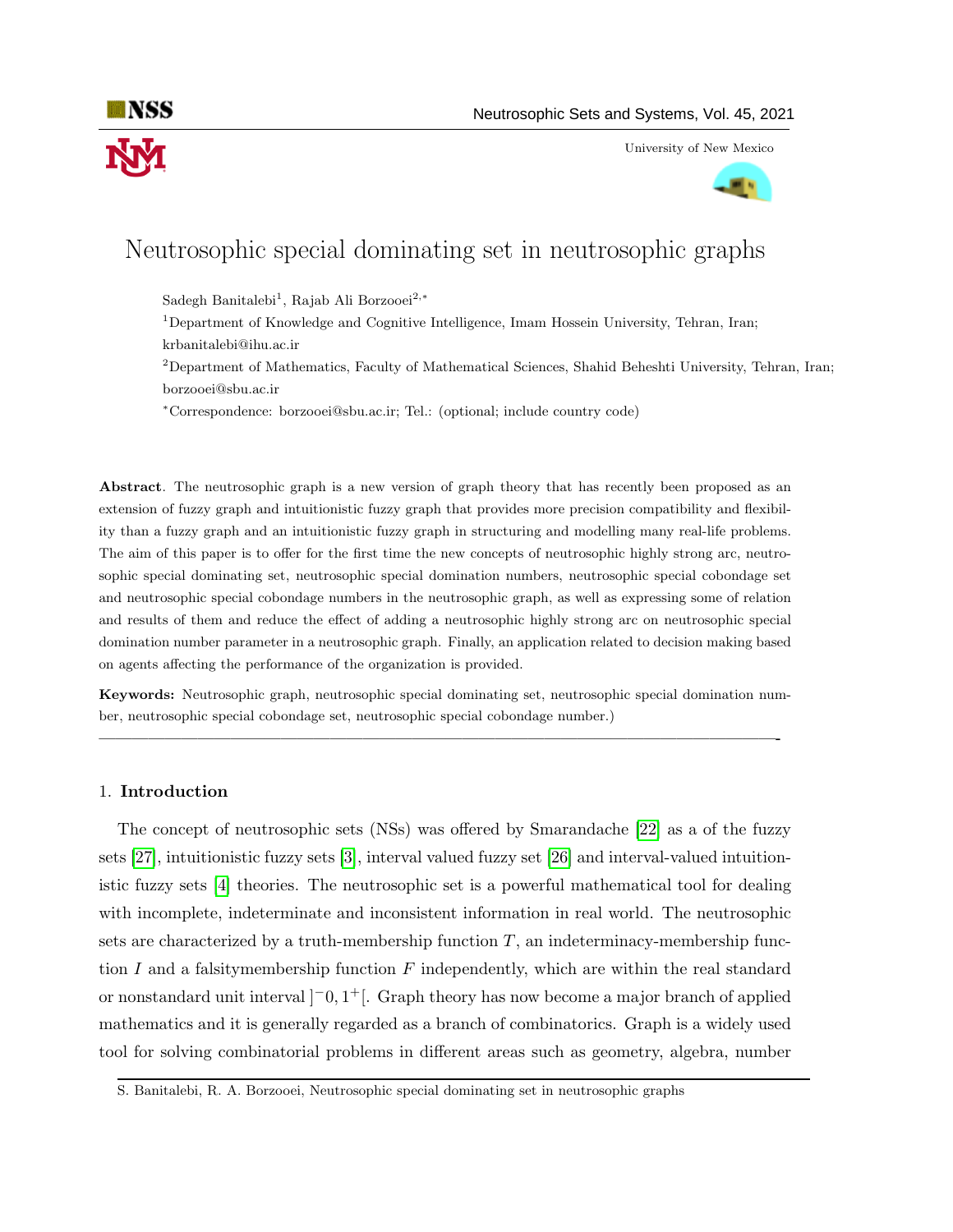theory, topology, optimization and computer science. If one has uncertainty regarding either the set of nodes or arcs, or both, the model becomes a fuzzy graph. But, if the relations betwixt nodes (or nodes) in problems are indeterminate, the fuzzy graphs and their extensions fail. For this purpose, Smarandache [\[23,](#page-13-4) [24\]](#page-13-5) given two main categories of neutrosophic graphs. In another study, Satham Hussain, Jahir Hussain and Smarandache [\[21\]](#page-13-6) proposed the notion of domination in neutrosophic soft graphs. By considering the above-mentioned studies, the present paper seek to offer the concepts of neutrosophic special dominating set, neutrosophic special domination numbers, neutrosophic special cobondage set and neutrosophic special cobondage numbers in neutrosophic graphs.

#### 2. Preliminaries

A fuzzy graph  $G = (\phi, \psi)$  on simple graph  $G^* = (\mathbb{V}, \mathbb{E})$  is a pair of functions  $\phi : \mathbb{V} \to [0, 1]$ and  $\psi : \mathbb{E} \to [0,1]$  where, for each  $zw \in \mathbb{E}$ ,  $\psi(zw) \preceq \min{\{\phi(z), \phi(w)\}}$ .

**Definition 2.1.** [\[22\]](#page-13-0) If  $\nabla$  is a space of points (objects) with general elements in  $\nabla$  symbolized by z, then the neutrosophic set  $H$  is an object having the form

$$
H = \{ \langle z : T_H(z), I_H(z), F_H(z) \rangle \, , z \in \mathbb{V} \},
$$

where the functions  $T, I, F: \mathbb{V} \to ]-0, 1^+]$  describe respectively, the truth-membership function, the indeterminacy-membership function and the falsity-membership function of the element  $z \in V$  to the set H with the condition

$$
-0 \le T_H(z) + I_H(z) + F_H(z) \le 3^+,
$$

the functions  $T_H(z)$ ,  $I_H(z)$  and  $F_H(z)$  are real standard or nonstandard subsets of  $]$ <sup>-</sup>0, 1<sup>+</sup>[.

**Definition 2.2.** [\[8\]](#page-12-2) A neutrosophic graph on simple graph  $G^* = (\mathbb{V}, \mathbb{E})$  is symbolized by  $G = (K, L)$ , where  $K = (T_K, I_K, F_K)$  such that  $T_K, I_K, F_K : \mathbb{V} \to [0, 1]$  with the condition

$$
0 \le T_K(z) + I_K(z) + F_K(z) \le 3,
$$

for all  $z \in \mathbb{V}$  and  $L = (T_L, I_L, F_L)$  where  $T_L, I_L, F_L : \mathbb{E} \to [0, 1]$  with conditions

$$
T_L(zw) \le T_K(z) \wedge T_K(w),
$$
  
\n
$$
I_L(zw) \ge I_K(z) \vee I_K(w),
$$
  
\n
$$
F_L(zw) \ge F_K(z) \vee F_K(w),
$$

and  $0 \leq T_L(zw) + I_L(zw) + F_L(zw) \leq 3$  for all  $zw \in \mathbb{E}$ .

S. Banitalebi, R. A. Borzooei, Neutrosophic special dominating set in neutrosophic graphs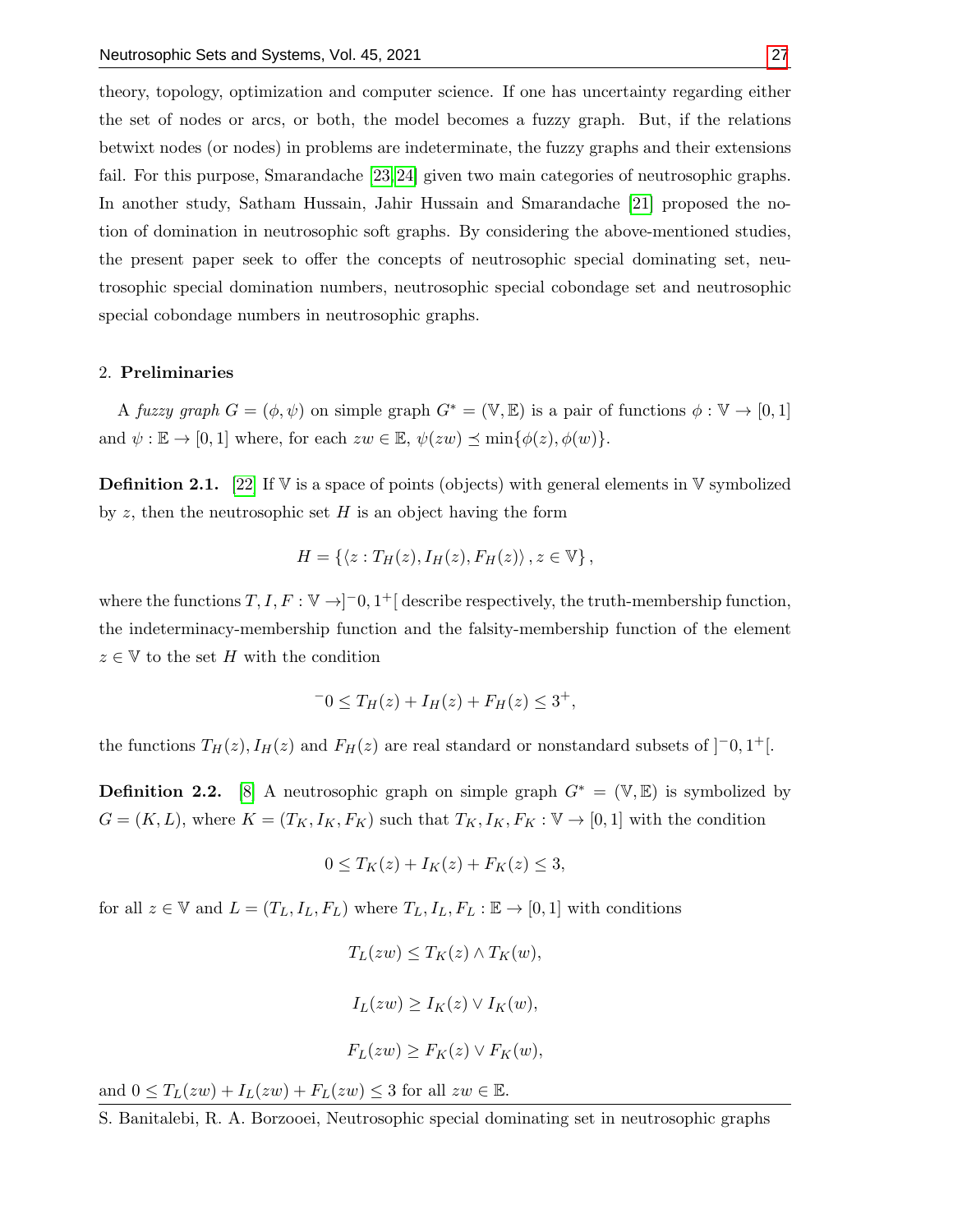**Definition 2.3.** [\[10\]](#page-12-3) Put  $G = (K, L)$  be a neutrosophic graph on simple graph  $G^* = (\mathbb{V}, \mathbb{E})$ and  $u, v \in \mathbb{V}$ . Then,

(i) T-strength of connectedness betwixt u and v is

$$
T_L^{\infty}(uv) = \sup\{T_L^n(uv)|n = 1, 2, \cdots, m\},\
$$

and

$$
T_L^n(uv) = \min \left\{ T_L(uz_1), T_L(z_1z_2), \cdots, T_L(z_{n-1}v) | u, z_1, \cdots, z_{n-1}, v \in V, n = 1, 2, \cdots, m \right\}.
$$

(*ii*) *I-strength* of connectedness betwixt u and v is

$$
I_L^{\infty}(uv) = \inf\{I_L^n(uv)|n = 1, 2, \cdots, m\},\
$$

and

$$
I_L^k(uv) = \max \left\{ I_L(uz_1), I_L(z_1z_2), \cdots, I_L(z_{n-1}v) \middle| u, z_1, \cdots, z_{n-1}, v \in V, n = 1, 2, \cdots, m \right\}.
$$

(*iii*) F-strength of connectedness betwixt u and v is

$$
F_L^{\infty}(uv) = \inf\{F_L^n(uv)\big|n=1,2,\cdots,m\},\,
$$

and

$$
F_L^n(uv) = \max\{F_L(uz_1), F_L(z_1z_2), \cdots, F_L(z_{n-1}v) | u, z_1, \cdots, z_{n-1}, v \in V, n = 1, 2, \cdots, m\}.
$$

**Definition 2.4.** [\[10\]](#page-12-3) Put  $G = (K, L)$  be a neutrosophic graph on simple graph  $G^* = (\mathbb{V}, \mathbb{E})$ . An arc  $zw \in \mathbb{E}$  said to be a neutrosophic strong arc if

$$
T_L(zw) \ge T_L^{\infty}(zw)
$$
,  $I_L(zw) \le I_L^{\infty}(zw)$  and  $I_L(zw) \le I_L^{\infty}(zw)$ .

**Notation 1.** From now on, in this paper we put  $G = (K, L)$  be a neutrosophic graph on simple graph  $G^* = (\mathbb{V}, \mathbb{E})$  and symbolized by NG.

# 3. Study of neutrosophic special dominating set by addition of neutrosophic highly strong arcs

In this part, we describe the notions of neutrosophic highly strong arc, neutrosophic slightly isolated node, neutrosophic special dominating set, neutrosophic special domination numbers, neutrosophic slightly independent set and neutrosophic slightly independent numbers on neutrosophic graphs and we investigate some related results. Also we discuss about neutrosophic special domination of neutrosophic graph by adding a neutrosophic highly strong arc to this neutrosophic graph.

S. Banitalebi, R. A. Borzooei, Neutrosophic special dominating set in neutrosophic graphs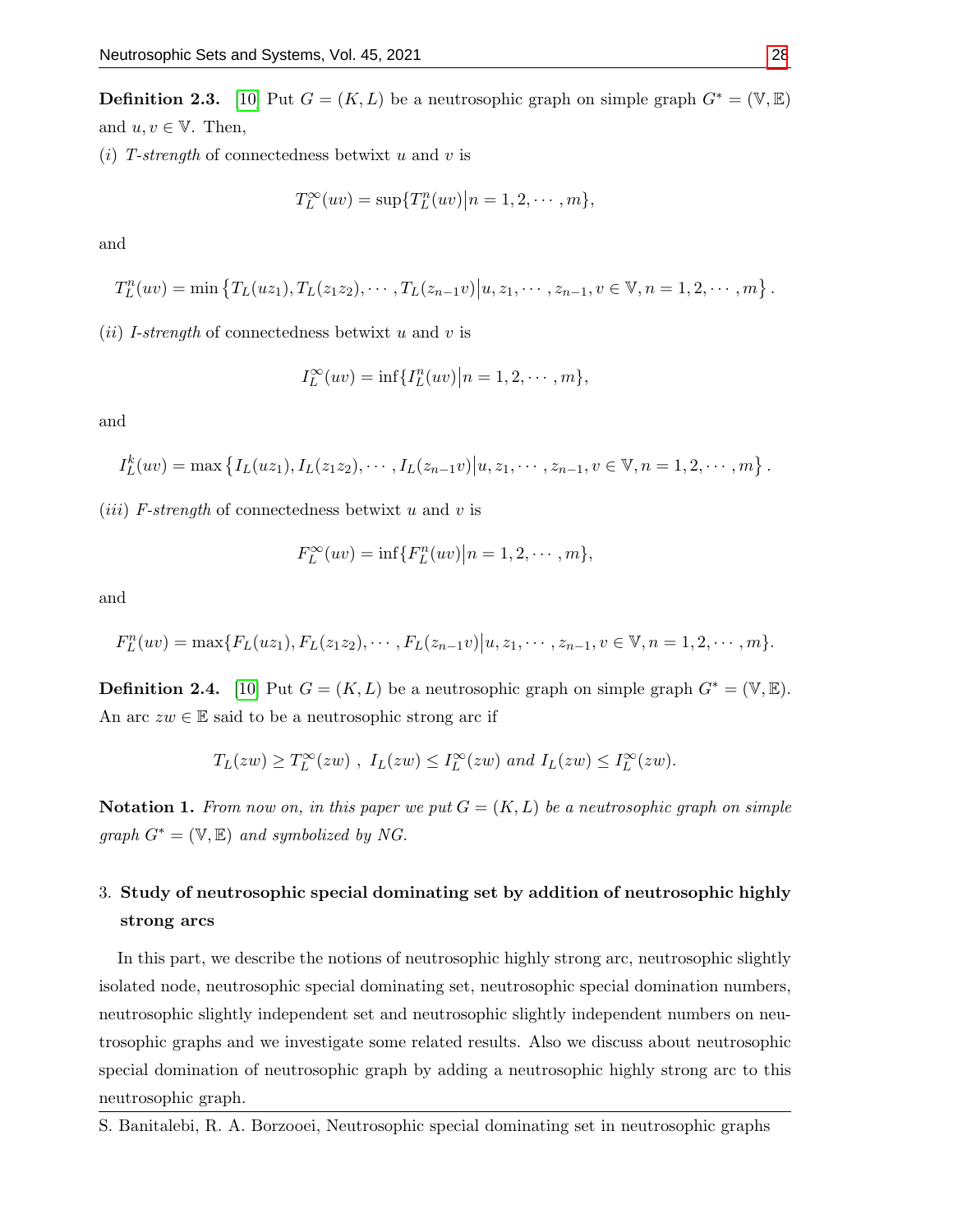**Definition 3.1.** Put  $G = (K, L)$  be a NG. Then,

 $(i)$  the neutrosophic order of G is given by,

$$
|\mathbb{V}| = \sum_{v_i \in \mathbb{V}} \left( \frac{3 + T_K(v_i) - (I_K(v_i) + F_K(v_i))}{2} \right),
$$

 $(ii)$  the neutrosophic size of G is given by,

$$
|\mathbb{E}| = \sum_{v_iv_j \in \mathbb{E}} \left( \frac{3 + T_L(v_iv_j) - (I_L(v_iv_j) + F_L(v_iv_j))}{2} \right),
$$

(*iii*) the neutrosophic cardinality of  $G$  is given by,

$$
|G|=|\mathbb{V}|+|\mathbb{E}|,
$$

(iv) for each  $U \subset V$ , the neutrosophic node cardinality of U is symbolized by  $O(U)$  and given by,

$$
O(U) = \sum_{v_i \in U} \left( \frac{3 + T_K(v_i) - (I_K(v_i) + F_K(v_i))}{2} \right),
$$

(v) for each  $F \subset \mathbb{E}$ , the neutrosophic arc cardinality of F is symbolized by  $S(F)$  and given by,

$$
S(F) = \sum_{v_i v_j \in F} \left( \frac{3 + T_L(v_i v_j) - (I_L(v_i v_j) + F_L(v_i v_j))}{2} \right).
$$

**Definition 3.2.** An arc  $e = zw$  in G is called a neutrosophic highly strong arc (NHStA), if

$$
T_L(zw) > T_L^{\infty}(zw) , I_L(zw) < I_L^{\infty}(zw) , F_L(zw) < F_L^{\infty}(zw).
$$

**Definition 3.3.** The neutrosophic highly strong neighborhood of  $z \in V$  is symbolized by  $N_{hs}(z)$  and given as follows:

 $N_{hs}(z) = \{w \in \mathbb{V} \mid zw \text{ is a highly strong arc in } G\}.$ 

**Example 3.4.** Investigate a NG G as Figure [1.](#page-4-0) Then,  $u_1u_3$  and  $u_3u_4$  are NHStAs and it is clear that  $N_{hs}(u_3) = \{u_1, u_4\}$  and  $N_{hs}(u_1) = N_{hs}(u_4) = \{u_3\}.$ 

**Definition 3.5.** Put G be a NG on simple graph  $G^* = (\mathbb{V}, \mathbb{E})$  and  $z, w \in \mathbb{V}$ . Then:

(i) we say that z specially dominate w in  $G$ , if there is a NHStA betwixt z and w.

(ii)  $S \subset \mathbb{V}$  said to be a neutrosophic special dominating set (NSpDS) in G, if for each  $w \in \mathbb{V} \setminus S$ , there is  $z \in S$  where z specially dominates w.

 $(iii)$  A NSpDS S in G said to be a minimal neutrosophic special dominating set if no proper subset of S is a neutrosophic special dominating set.

 $(iv)$  Minimum neutrosophic node cardinality amongst all minimal NSpDSs of G said to be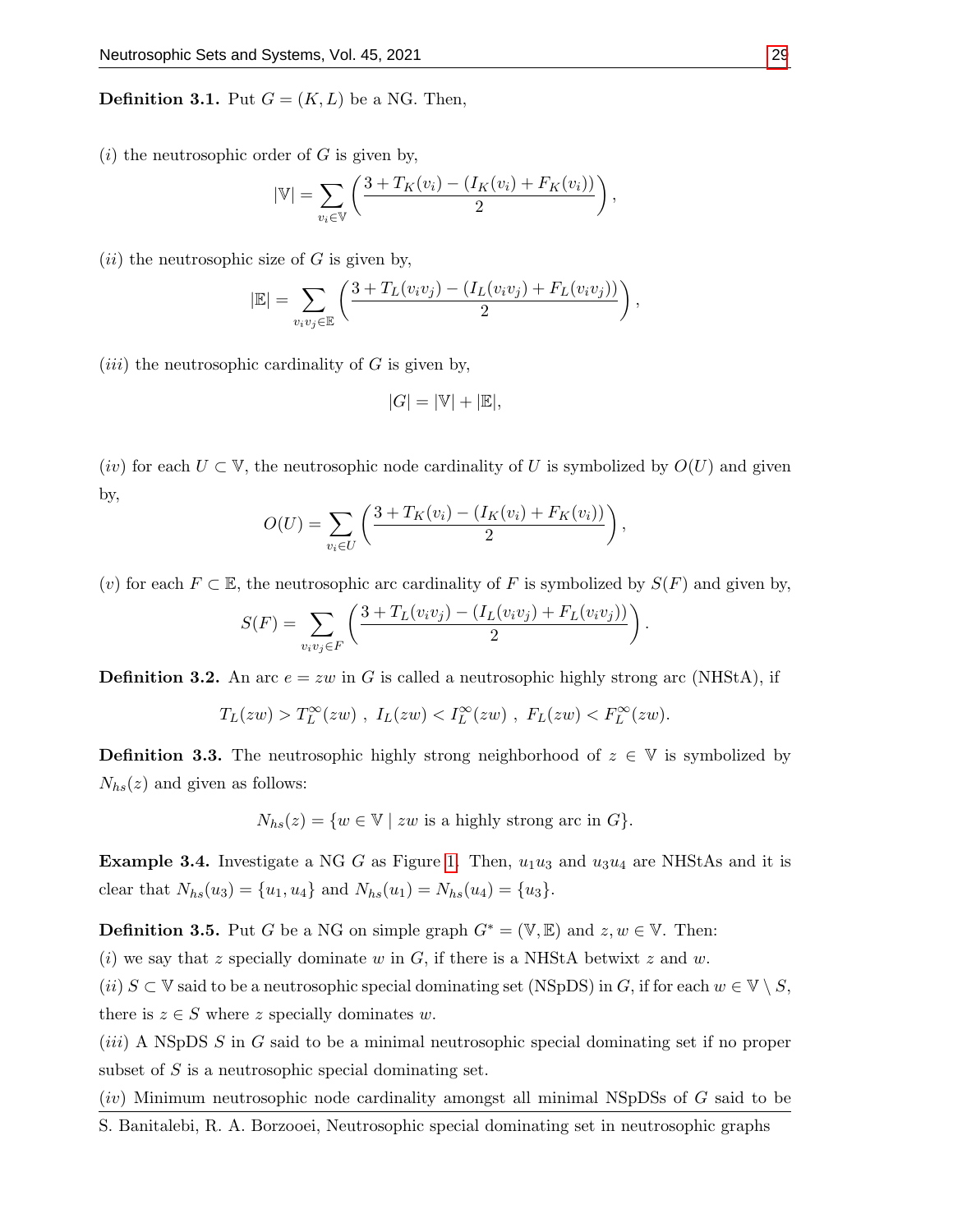<span id="page-4-0"></span>

FIGURE 1. NG G.

lower neutrosophic special domination number of G and is symbolized by  $(nsdn)\mathbf{v}(G)$ .  $(v)$  Maximum neutrosophic node cardinality amongst all minimal NSpDSs of  $G$  said to be upper neutrosophic special domination number of G and is symbolized by  $(NSDN)_{V}(G)$ . (vi) The neutrosophic special domination number of G is symbolized by  $NS\Delta N(G)$  and given by

$$
NS\Delta N(G) = \frac{(nsdn)_{\mathbb{V}}(G) + (NSDN)_{\mathbb{V}}(G)}{2}.
$$

<span id="page-4-1"></span>**Theorem 3.6.** A NSpDS D of a neutrosophic graph G is a minimal NSpDS iff for each node  $z \in D$ , one of the following conditions hold. (i)  $N_{hs}(z) \cap D = \emptyset$ ,

(ii) there is a node  $w \in \mathbb{V} \setminus D$  where  $N_{hs}(w) \cap D = \{z\}.$ 

*Proof.* Suppose that D is a minimal NSpDS of G. Then, for each node  $z \in D$ ,  $D \setminus \{z\}$  is not a NSpDS. Thus there is  $w \in V \setminus (D \setminus \{z\})$  that is not specially dominated by any node in  $D \setminus \{z\}$ . If  $w = z$ , then w is not a neutrosophic strong neighbor of any node in D. If  $w \neq z$ , then w is not specially dominated by  $D \setminus \{z\}$ , but is specially dominated by D.

Conversely, consider that D is a NSpDS and for each node  $z \in D$ , one of the two conditions hold. Suppose D is not a minimal NSpDS. Then there is a node  $z \in D$  where  $D \setminus \{z\}$  is a NSpDS. Then z is a neutrosophic highly strong neighbor to at least one node in  $D \setminus \{z\}$ , and so (i) does not true. Also, every node w in  $\mathbb{V} \setminus D$  is a neutrosophic highly strong neighbor to at least one node in  $D \setminus \{z\}$ . Thus *(ii)* does not true, that is a contradiction. Therefore, D is a minimal NSpDS.  $\Box$ 

**Example 3.7.** Investigate a NG G as Figure [2.](#page-5-0) Then,  $D_1 = \{u_1, u_3, u_4\}$ ,  $D_2 = \{u_2, u_4, u_5\}$  and  $D_3 = {u_3, u_4, u_5}$  are minimal NSpDSs and clearly  $(nsdn)_{\mathbb{V}}(G) = 1.55$  and  $(NSDN)_{\mathbb{V}}(G) =$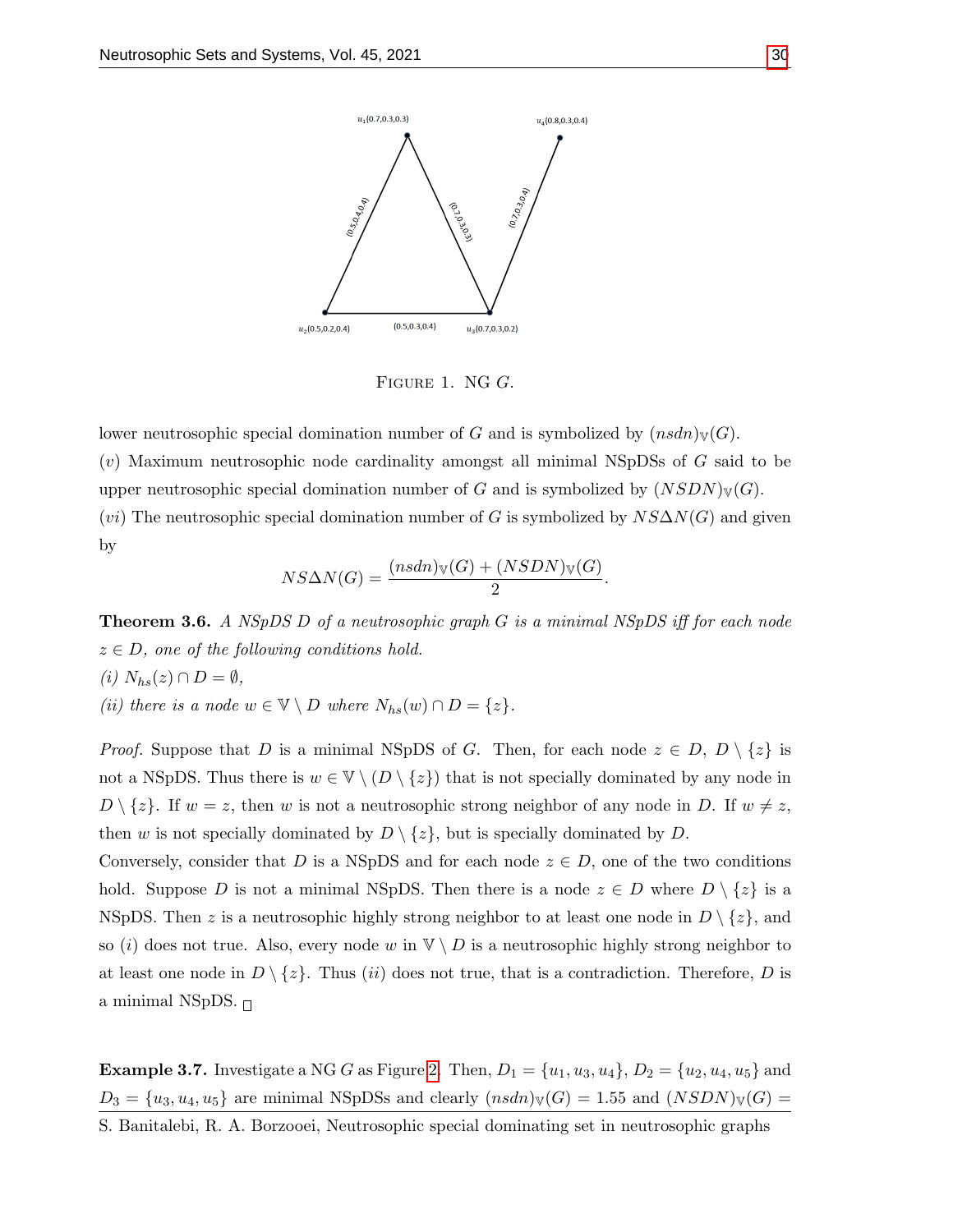<span id="page-5-0"></span>

Figure 2. NG G.

2.8 and so,

$$
NS\Delta N(G) = \frac{1.55 + 2.8}{2} = 2.175.
$$

**Definition 3.8.** A node  $z \in V$  of a NG G is called a neutrosophic slightly isolated node (NSIIN) if does not specially dominate any other node of G and  $N_{hs}(z) = \emptyset$ .

**Example 3.9.** Investigate the NG G as Figure [1.](#page-4-0) Then,  $u_2$  is a NSIIN in G.

If in graph  $G^* = (\mathbb{V}, \mathbb{E})$  we add an arc e to  $\mathbb{E}$ , then we denote it by  $\mathbb{E}_e = \mathbb{E} \cup \{e\}$  and  $G_e^* = (\mathbb{V}, \mathbb{E}_e)$ . Moreover, if neutrosophic graph  $G = (K, L)$  on  $G^*$  extened on  $G_e^*$ , then we symbolized it by  $G_e = (K_e, L_e)$ .

**Notation 2.** If arc e in NG  $G_e$  is a NHStA, then we denote  $G_e^{hs} = (K_e^{hs}, L_e^{hs})$  insteade of  $G_e = (K_e, L_e).$ 

**Theorem 3.10.** Put  $e = zw$  be an additional NHStA in  $G_e^*$ . Then (i)  $NS\Delta N(G_e^{hs}) \leq NS\Delta N(G)$ . (ii)  $0 \leq NS\Delta N(G) - NS\Delta N(G_e^{hs}) \leq \max\{O(\{z\}), O(\{w\})\}.$ 

*Proof.* (i) Suppose that D is a minimal NSpDS of G and  $e = zw$  be an additional NHStA in  $G^*$ . If z or w is a NSIIN, then  $D \setminus \{z\}$  or  $D \setminus \{w\}$  is a minimal NSpDS in  $G_e^s$ . Otherwise, D is a minimal NSpDS in  $G_e^s$ . Hence,  $(nsdn)_{\mathbb{V}}(G_e^{hs}) \leq (nsdn)_{\mathbb{V}}(G)$  and  $(NSDN)_{\mathbb{V}}(G_e^{hs}) \leq$  $(NSDN)_{\mathbb{V}}(G)$ . Therefore,  $NS\Delta N(G_e^{hs}) \leq NS\Delta N(G)$ .

 $(ii)$  By the proof of  $(i)$ , we have:

$$
0 \leq (nsdn)_{\mathbb{V}}(G) - (nsdn)_{\mathbb{V}}(G_e^{hs}) \leq \max\{O(\{z\}), O(\{w\})\},\
$$

and

$$
0 \leq (NSDN)_{\mathbb{V}}(G) - (NSDN)_{\mathbb{V}}(G_e^{hs}) \leq \max\{O(\{z\}), O(\{w\})\}.
$$

S. Banitalebi, R. A. Borzooei, Neutrosophic special dominating set in neutrosophic graphs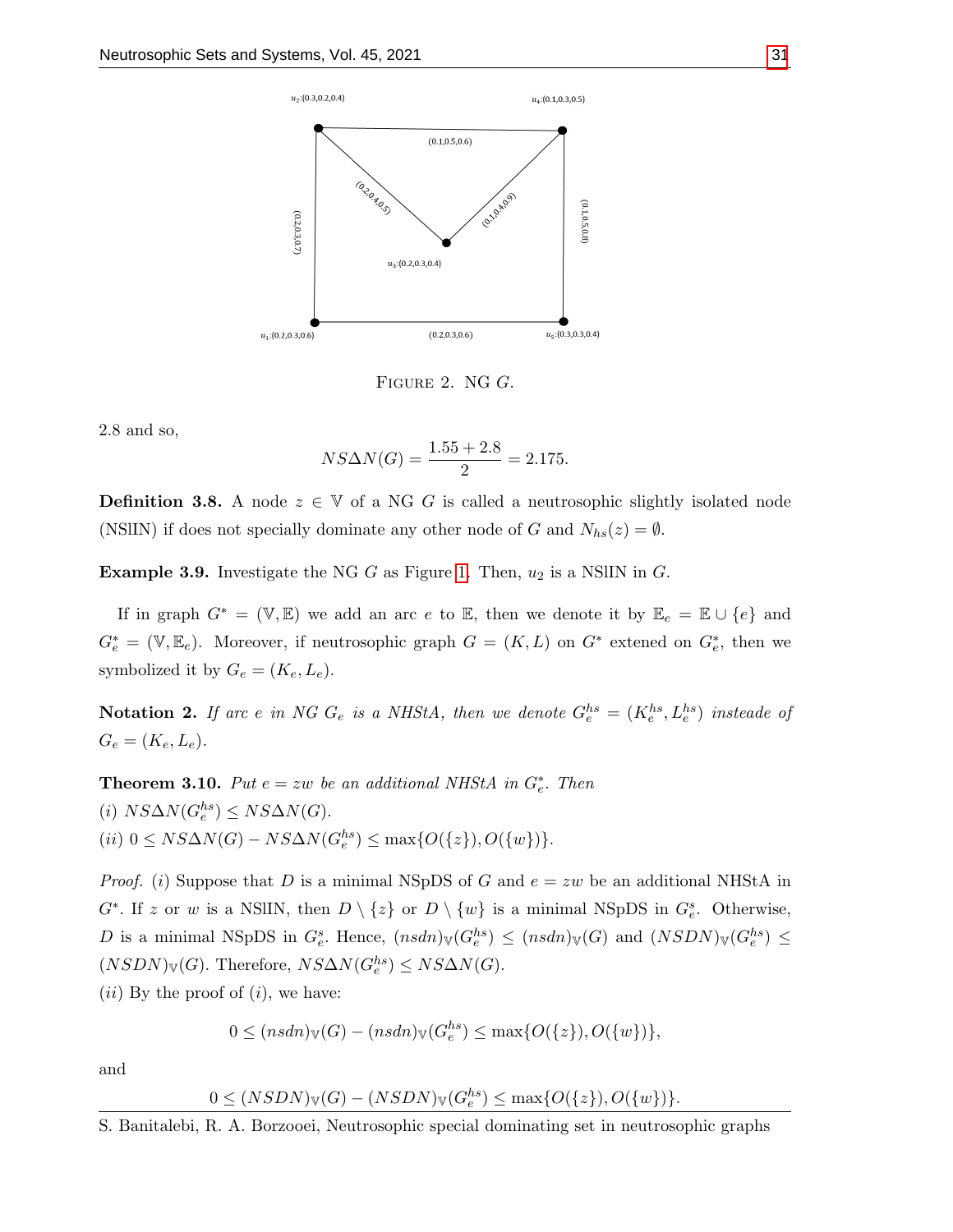Then,

$$
0 \leq NS\Delta N(G) - NS\Delta N(G_e^{hs}) \leq \max\{O(\{z\}), O(\{w\})\}.
$$

 $\Box$ 

**Theorem 3.11.** Put G be a NG and e be an additional arc in  $G_e^*$ . Then e is a NHStA in  $G_e$ iff there exist nodes z and w where  $z - w$  neutrosophic path of  $G_e$  that includes e is the unique strongest neutrosophic path betwixt two nodes z and w.

*Proof.* Put  $e = xy$  be a NHStA in  $G_e$ . Then,

$$
T_L(zw) > T_L^{\infty}(zw), \ I_L(zw) < T_L^{\infty}(zw), \ F_L(zw) < F_L^{\infty}(zw).
$$

If we let  $z = x$  and  $w = y$ , then the proof is clear.

Conversely, if there exist nodes  $z, w$  where  $z - w$  neutrosophic path  $P_e$  of  $G_e$  that includes  $e = xy$  is the unique strongest neutrosophic path betwixt two nodes z and w, then for each  $x - y$  neutrosophic path P without arc  $e = xy$  in G, we have:

$$
T_L(zw) > T_P(zw), I_L(zw) < I_P(zw), F_L(zw) < F_P(zw).
$$

Hence,

$$
T_L(zw) > T_L^{\infty}(zw) \ , \ I_L(zw) < I_L^{\infty}(zw) \ , \ F_L(zw) < F_L^{\infty}(zw).
$$

Therefore,  $e = xy$  is a NHStA in  $G_{e}$ .

### **Definition 3.12.** An arc  $e$  in a NG  $G$  said to be a/an

 $(i)$  T-bridge if deleting e reduces the T-strength of connectedness betwixt some pair of nodes.  $(ii)$  I-bridge if deleting e increases the I-strength of connectedness betwixt some pair of nodes.  $(iii)$  F-bridge if deleting e increases the F-strength of connectedness betwixt some pair of nodes.

 $(iv)$  neutrosophic bridge if it is a T-bridge, I-bridge and F-bridge.

**Theorem 3.13.** An arc  $e = zw$  in  $G^*$  is a NHStA iff  $e = zw$  is a neutrosophic bridge in  $G$ .

*Proof.* Put  $e = zw$  be a NHStA in  $G_e$ . Then,

$$
T_L(zw) > T_L^{\infty}(zw), \ I_L(zw) < I_L^{\infty}(zw), \ F_L(zw) < F_L^{\infty}(zw).
$$

It is clear that  $e = zw$  is the unique strongest neutrosophic path betwixt z and w. Thus, deleting  $e = zw$  reduces the T-strength and also increases I-strength and F-strength of connectedness betwixt z and w. Therefore  $e = zw$  is a neutrosophic bridge in G. Conversely, if we let  $e = zw$  as a neutrosophic bridge in G, then the proof is clear.  $\Box$ 

S. Banitalebi, R. A. Borzooei, Neutrosophic special dominating set in neutrosophic graphs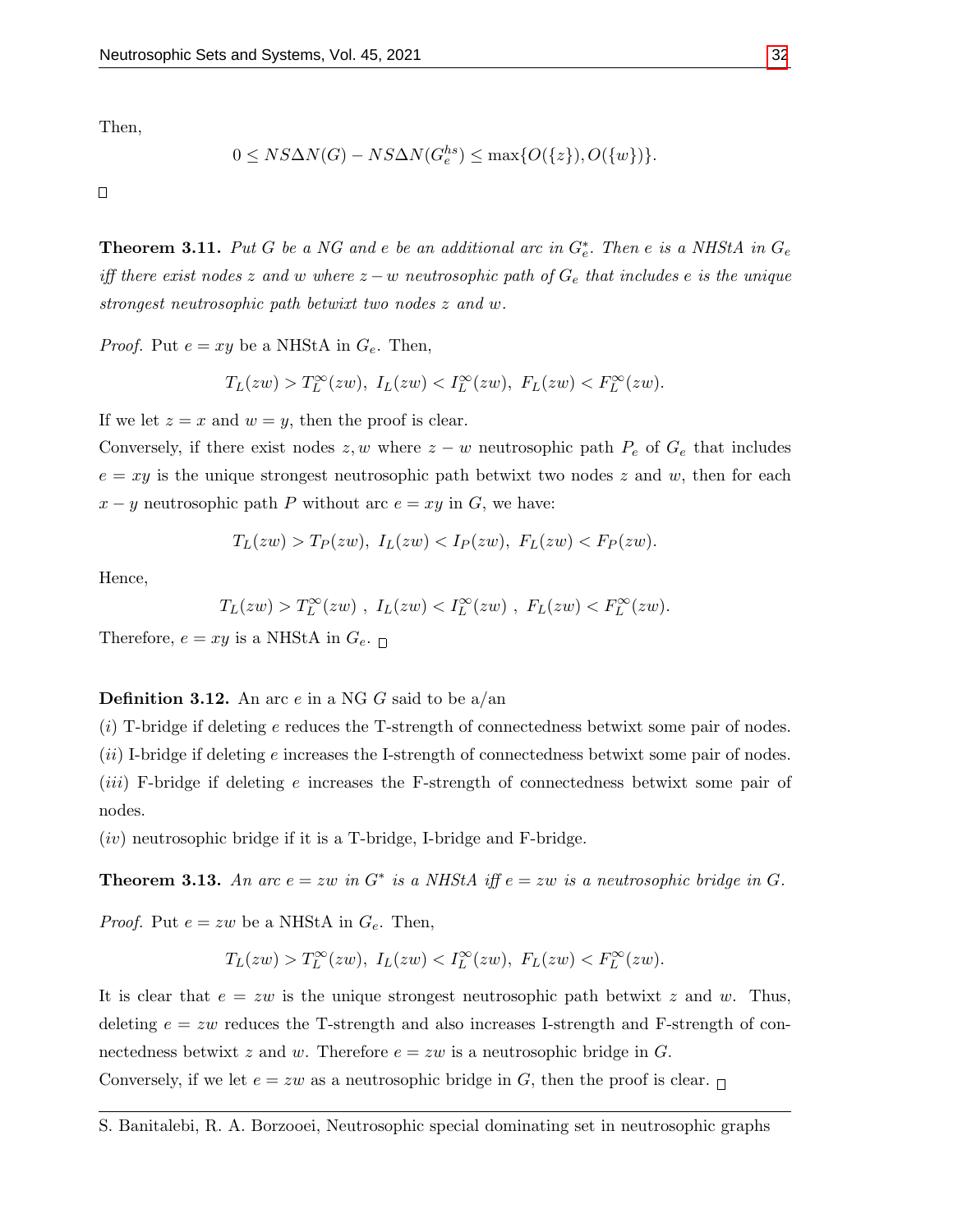**Example 3.14.** Investigate the NG G as Figure [2.](#page-5-0) Then,  $e_1 = u_1u_2$ ,  $e_2 = u_1u_5$  and  $e_3 = u_2u_3$ are NHStAs and so neutrosophic bridges in G.

#### Definition 3.15. Put G be a NG. Then:

(i) Two nodes z,  $w \in V$  are called neutrosophic slightly independent if there is not any NHStA betwixt them.

(ii)  $S \subset \mathbb{V}$  is called a neutrosophic slightly independent set (NSIIS) in G if for each  $z, w \in S$ ,  $T_L(uv) \leq T_L^{\infty}(zw)$ ,  $I_L(zw) \geq I_L^{\infty}(zw)$  and  $F_L(zw) \geq F_L^{\infty}(zw)$ .

(iii) A NSIIS S in G is called a maximal NSIIS if for each node  $w \in V \setminus S$ , the set  $S \cup \{w\}$  is not NSlIS.

(iv) Minimum neutrosophic node cardinality amongst all maximal NSlISs said to be lower neutrosophic slightly independent number of G and is symbolized by  $(ni)_{\mathbb{V}}(G)$ .

(v) Maximum neutrosophic node cardinality amongst all maximal NSlISs said to be upper neutrosophic slightly independent number of G and is symbolized by  $(NI)_{\mathbb{V}}(G)$ .

(*vi*) The neutrosophic slightly independent number of G is symbolized by  $NI(G)$  and given as follows,

$$
NI(G) = \frac{(ni)_{\mathbb{V}}(G) + (NI)_{\mathbb{V}}(G)}{2}.
$$

Theorem 3.16. Every maximal NSlIS in G is a minimal NSpDS.

*Proof.* Assume that M is a maximal NSIIS in G. Then any node  $v \in V \setminus M$  is a NHSN to at least one node in M. Hence, M is a NSpDS in G. On the other hand, for each node  $d \in M$ ,  $N_{hs}(d) \cap D = \emptyset$ . Therefore, by Theorem [3.6,](#page-4-1) M is a minimal neutrosophic special dominating set.  $\Box$ 

**Example 3.17.** In Figure [2,](#page-5-0)  $D_3 = \{u_3, u_4, u_5\}$  is a maximal NSIIS and so minimal NSpDS in G.

**Theorem 3.18.** Put e be an additional NHStA in  $G_e^*$ . Then  $NI(G_e^{hs}) \leq NI(G)$ .

*Proof.* Straightforward  $\Box$ 

#### 4. Neutrosophic special cobondage numbers of a NG.

In this part, we offer the concepts of neutrosophic special cobondage set and neutrosophic special cobondage numbers on NGs and investigated some related results.

**Definition 4.1.** (i) The neutrosophic special cobondage set (NSpCS) of a NG G is the set C of additional NHStAs to  $G$ , that reduces the neutrosophic special domination number, i.e,

 $NS\Delta N(G_C) < NS\Delta N(G)$ .

S. Banitalebi, R. A. Borzooei, Neutrosophic special dominating set in neutrosophic graphs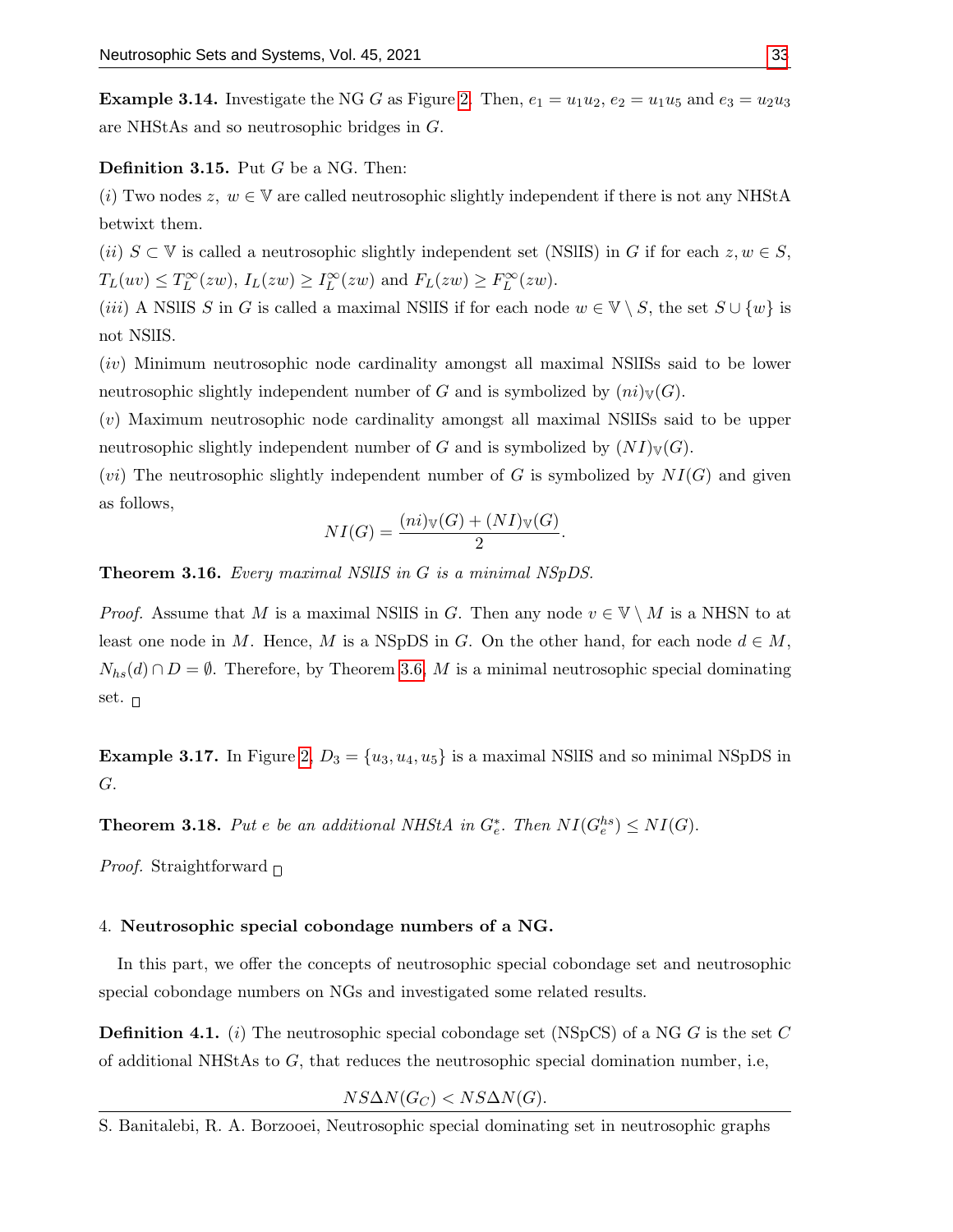$(ii)$  A NSpCS C of G said to be a minimal NSpCS if no proper subset of C is a NSpCS.

 $(iii)$  Minimum neutrosophic arc cardinality amongst all minimal NSpCSs of  $G$  said to be lower neutrosophic special cobondage number of G and symbolized by  $(nsbn)_{\mathbb{F}}(G)$ .

 $(iv)$  Maximum neutrosophic arc cardinality amongst all minimal NSpCSs of  $G$  said to be upper neutrosophic special cobondage number of G and symbolized by  $(NSBN)_{\mathbb{E}}(G)$ .

<span id="page-8-0"></span>**Example 4.2.** Investigate a NG G as Figure [3.](#page-8-0) Obviously  $D_1^* = \{a, d\}$  and  $D_2^* = \{b, c\}$  are



Figure 3. NG G.

the minimal NSpDSs of G  $((ndn)_\mathbb{V}(G) = 1.83, (NDN)_\mathbb{V}(G) = 2.67,$  and  $N\Delta N(G) = 2.25$ ). In this case, by adding  $e_4 = (0.5, 0.4, 0.5)$ , the set  $D_1 = \{c, d\}$  is a minimal NSpDS with the neutrosophic node cardinality of 1.8. Then, by adding  $e_5$  as  $bd = (0.3, 0.2, 0.6)$ , the set  $D_2 = \{d\}$  is a minimal NSpDS with the neutrosophic node cardinality of 0.83, so  $x_2 = \{e_5\}$ is a minimal NSpCS, and by adding  $e_6$  as  $ac = (0.6, 0.4, 0.3)$ , the set  $D_3 = \{a\}$  is a minimal NSpDS with the neutrosophic node cardinality of 1. Thus,  $x_3 = \{e_6\}$  is a minimal NSpCS and so  $(nbn)_{\mathbb{E}}(G)$  and  $(NBN)_{\mathbb{E}}(G)$  are 0.83 and 0.97, respectively.

**Theorem 4.3.** If a NG G has a NSIIN  $w$ , then

$$
(nsbn)_{\mathbb{E}}(G) \le O({v}).
$$

*Proof.* Put w be a NSIIN of G. Then w belongs to every minimal NSpDS D of G. If  $z \in$  $D \setminus \{w\}$  and e is an NHStA betwixt w and z, then,  $D \setminus \{w\}$  is a minimal NSpDS of  $G_e^{hs}$ and  $(nsdn)_{\mathbb{V}}(G_e^{hs}) < (nsdn)_{\mathbb{V}}(G)$ . Thus,  $NS\Delta N(G_e^{hs}) < NS\Delta N(G)$ . Also, we have  $T_L(e) \le$  $T_K(w)$ ,  $I_L(e) \geq I_K(w)$  and  $F_L(e) \geq F_K(w)$ . Hence,

$$
S(e) \le \left(\frac{3 + T_K(w) - (I_K(w) + F_K(w))}{2}\right),
$$

S. Banitalebi, R. A. Borzooei, Neutrosophic special dominating set in neutrosophic graphs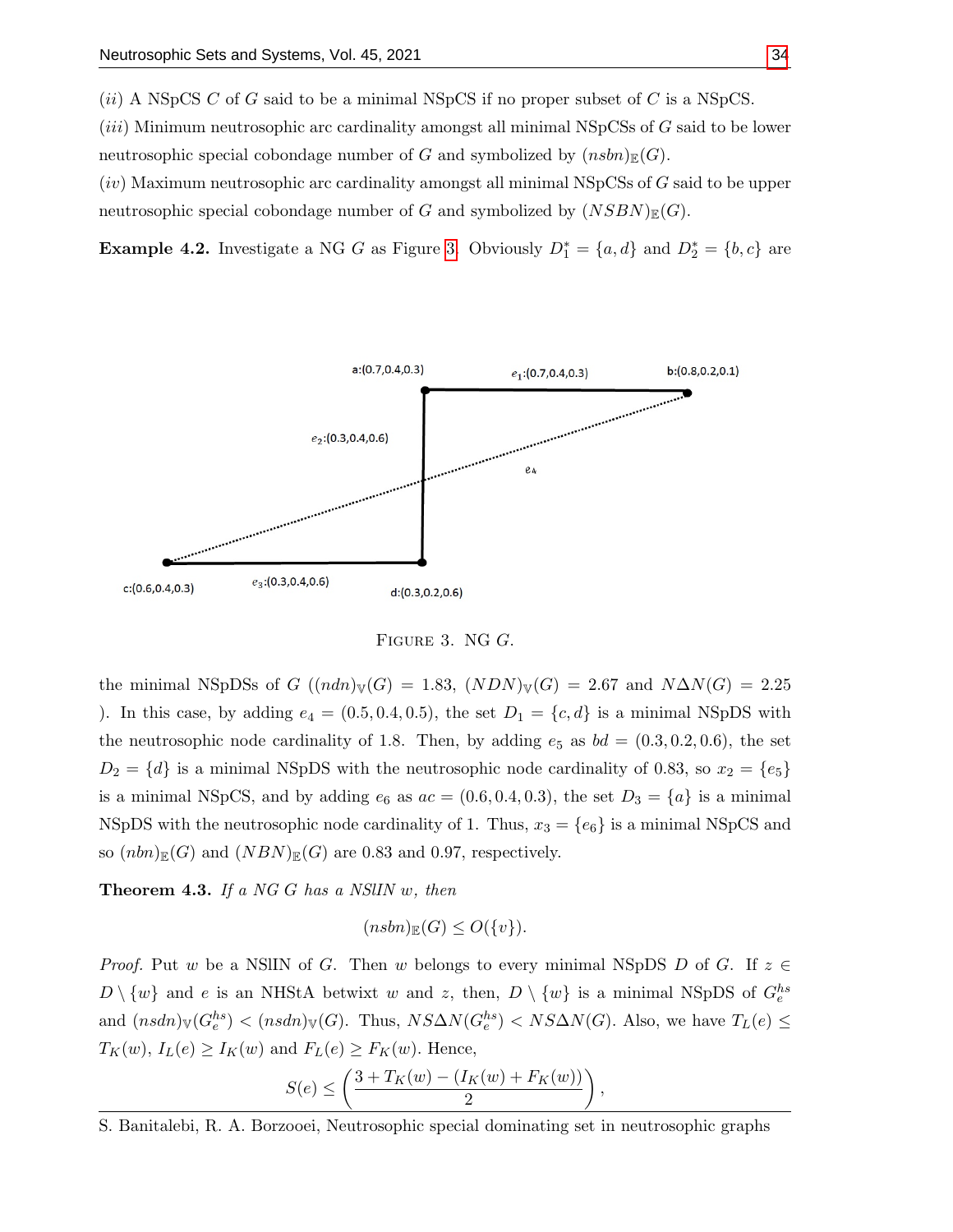and so

$$
(nsbn)_{\mathbb{E}}(G) = S(e) \le \left(\frac{3 + T_K(w) - (I_K(w) + F_K(w))}{2}\right) = O({w}).
$$

 $\Box$ 

**Theorem 4.4.** If G has not a NSIIN and  $e = zw$  is a NHStA and  $N_{hs}(z) = w$ ,  $N_{hs}(w) = z$ , then

$$
(nsbn)_{\mathbb{E}}(G) \le O({z}) + O({w}).
$$

*Proof.* If  $e = zw$  is a NHStA in G where  $N_{hs}(z) = w$ ,  $N_{hs}(w) = z$ , then one of z or w belongs to every minimal NSpDS D of G. Put  $z \in D$  and  $t \in D \setminus \{z\}$ . By adding the NHStAs  $e_1 = (zt)$  and  $e_2 = (wt)$ , the set  $D \setminus \{z\}$  is a minimal NSpDS of  $G_C$ , where  $C = \{e_1, e_2\}$ . Thus  $NS\Delta N(G_C) < NS\Delta N(G)$ . Therefore,

$$
(nsbn)_{\mathbb{E}}(G) = S(C) \le \left(\frac{3 + T_K(z) - (I_K(z) + F_K(z))}{2}\right) + \left(\frac{3 + T_K(w) - (I_K(w) + F_K(w))}{2}\right)
$$
  
=  $O({z}) + O({w}).$ 

 $\Box$ 

#### 5. Application

NG models have recently been used to model many real-life problems in several different fields of engineering and science. In this study, we present the idea of NSpDS in NG theory. The NSpDS in the neutrophic network can be used to solve many real problems.

#### 5.1. Decision making in gray conditions betwixt certainty and uncertainty

NG models are one of the efficient models in various fields of modeling because they show more flexibility than various fuzzy graph models in dealing with real-life problems. Controlling and ensuring the compliance of decisions in various dimensions of the organization with the desired performance and predetermined performance standards despite the gray conditions betwixt certainty and uncertainty, is one of the main tasks of the leaders of an organization and plays an significant role in increasing the productivity and effectiveness of the organization. Therefore, proper management and modeling and optimization of an organization's success plan based on the agents affecting the performance of the organization in the gray conditions betwixt certainty and uncertainty is one of the significant issues considered by the leaders of an organization. The set of agents affecting the performance of an organization in gray conditions betwixt certainty and uncertainty can be considered as a NG. We describe the T-strength, I-strength and F-strength values in each node and arc (path) as follows. For each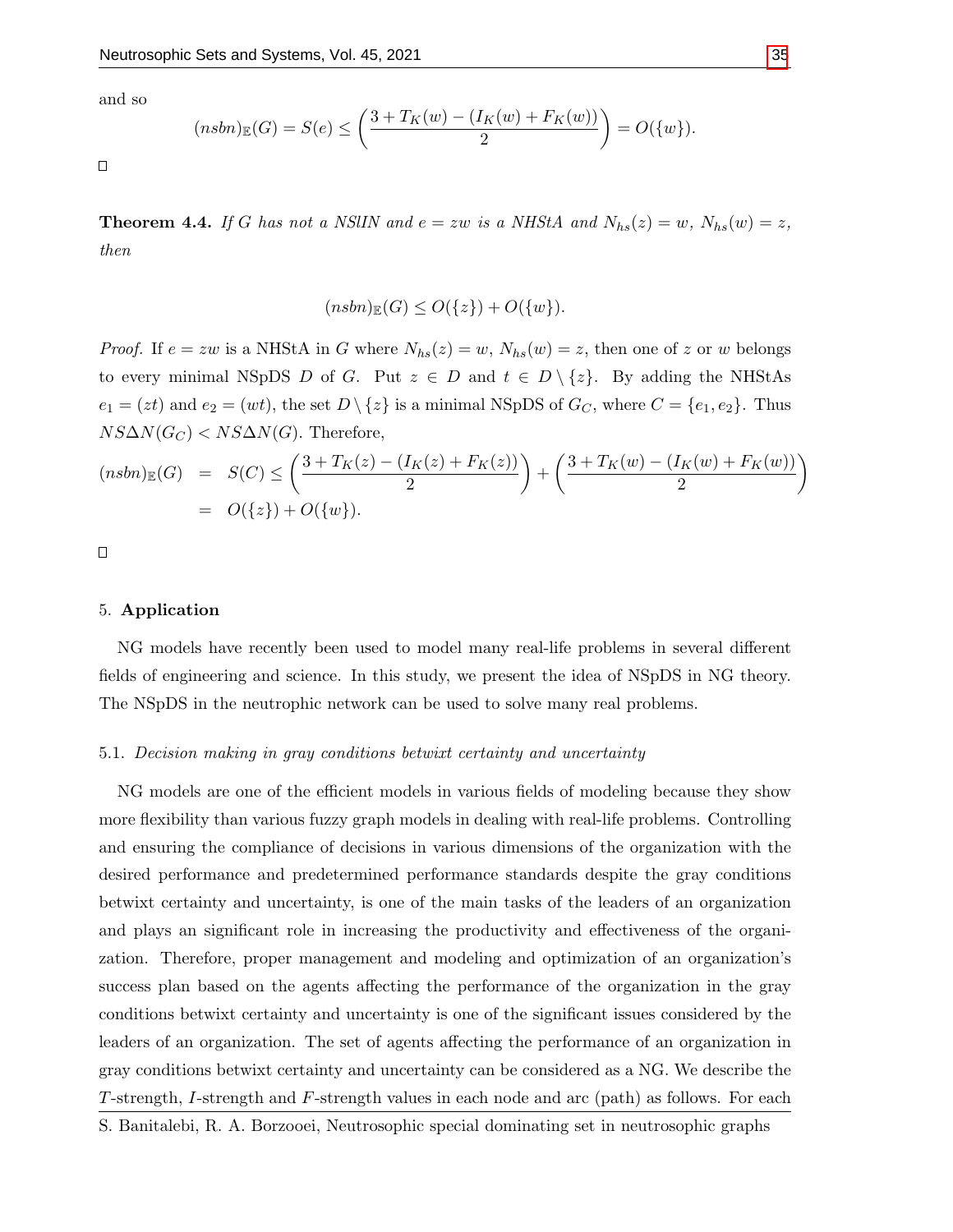$z, w \in V$  and  $zw \in E$ , we have:

 $T_K(z)$ : The weight of the direct effectiveness of agent z on the performance of the organization in gray conditions.

 $I_K(z)$ : The weight of the ineffectiveness of agent z on the performance of the organization in gray conditions.

 $F<sub>K</sub>(z)$ : The weight of the indirect effectiveness of agent z on the performance of the organization in gray conditions.

 $T_L(zw)$ : The weight of direct impact zw on the performance of the organization in gray conditions.

 $I_L(zw)$ : The weight of the ineffectiveness zw on the performance of the organization in gray conditions.

 $F<sub>L</sub>(zw)$ : The weight of indirect impact zw on the performance of the organization in gray conditions.

In this case, the following relations seem logical:

 $T_L(zw) \leq T_K(z) \wedge T_K(w), I_L(zw) \geq I_K(z) \vee I_K(w), F_L(zw) \geq F_K(z) \vee F_K(w).$ 

The relationship betwixt z and w is effective when the  $xy$  is a NHStA. Thus, the NSpDS of this graph includes agents that other agents are specialiy dominated by at least one of the elements (agents) of this set. In fact, the NSpDS provides an opportunity for managers and leaders of the organization to focus on the agents of the NSpDS and align decisions with these agents instead of observing and controlling a large number of decision agents in gray conditions. This helps organizational leaders and managers make the best decisions with the utmost confidence in a short period of time. For example, Figure [4,](#page-11-0) displays the graph of agents affecting the performance of an organization, in which the set of  $\{u_2, u_4, u_7\}$  is a minimal NSpDS (with minimum neutrosophic node cardinality 4.35). In other words, instead of controlling the 7 agents, only agents  $u_2, u_4, u_7$  can be controlled and observed and be relatively sure about desirable performance in the decision-making process. It is worth noting that some factors such as common computational indices betwixt two agents, dependent calculation formula, and relationship betwixt the variables of calculating the indices of the agents play significant role in creating an effective relation betwixt the agents. For instance, in Figure [4,](#page-11-0) illustrates the optimal effective weight of the agent graph( $S(F)$  where F is the set of all NHStAs of G) is 6.8 on desirable performance achievement.

Now, if possible, the optimal normal weight of the agent graph on desirable performance achievement can be increased by reinforcing the relation betwixt the agents, which leads to increased accuracy and confidence in the decision-making process and decreasing the neutrosophic node cardinality of the NSpDS. For instance, as shown in Figure [5,](#page-11-1) the NSpDS of agents decreases to the set  $\{u_2, u_4\}$  when establishing an effective relationship is possible betwixt  $u_2$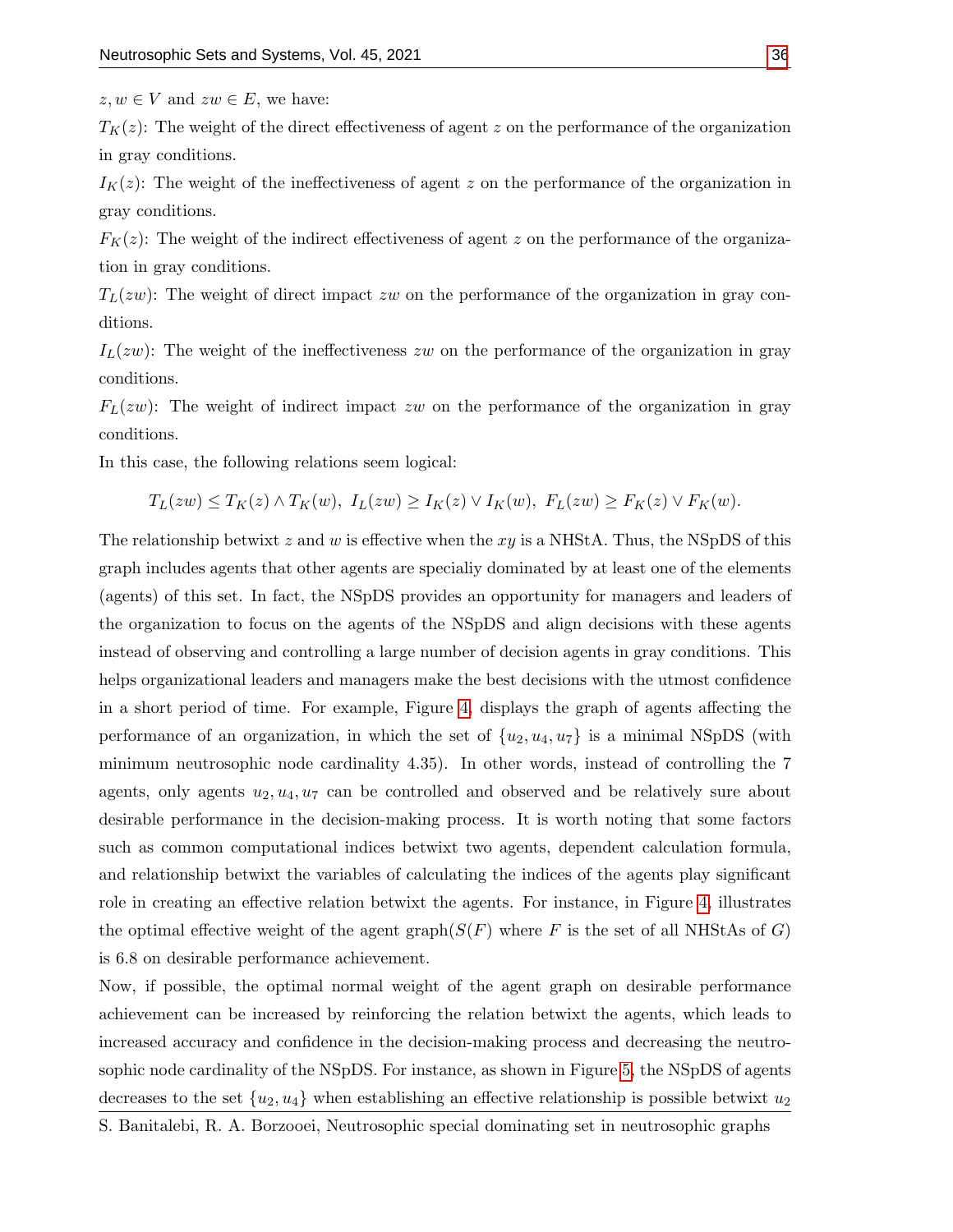<span id="page-11-0"></span>

Figure 4. Neutrosophic graph G.

<span id="page-11-1"></span>and  $u_7$  agents with coordinates  $(0.4, 0.2, 0.5)$ , while the optimal effective weight of graph upgrades to 8.15.



FIGURE 5.  $D$  and  $D'$ .

| $D = \{u_2, u_4, u_7\}$ | $4.35 \pm 6.8$ |  |
|-------------------------|----------------|--|
| $D' = \{u_2, u_4\}$     | $2.85$   8.15  |  |

## 6. Conclusion

Many practical problems of interest can be illustrated with graphs. In general, graph theory has a wide range of applications in various fields. The notion of domination in graph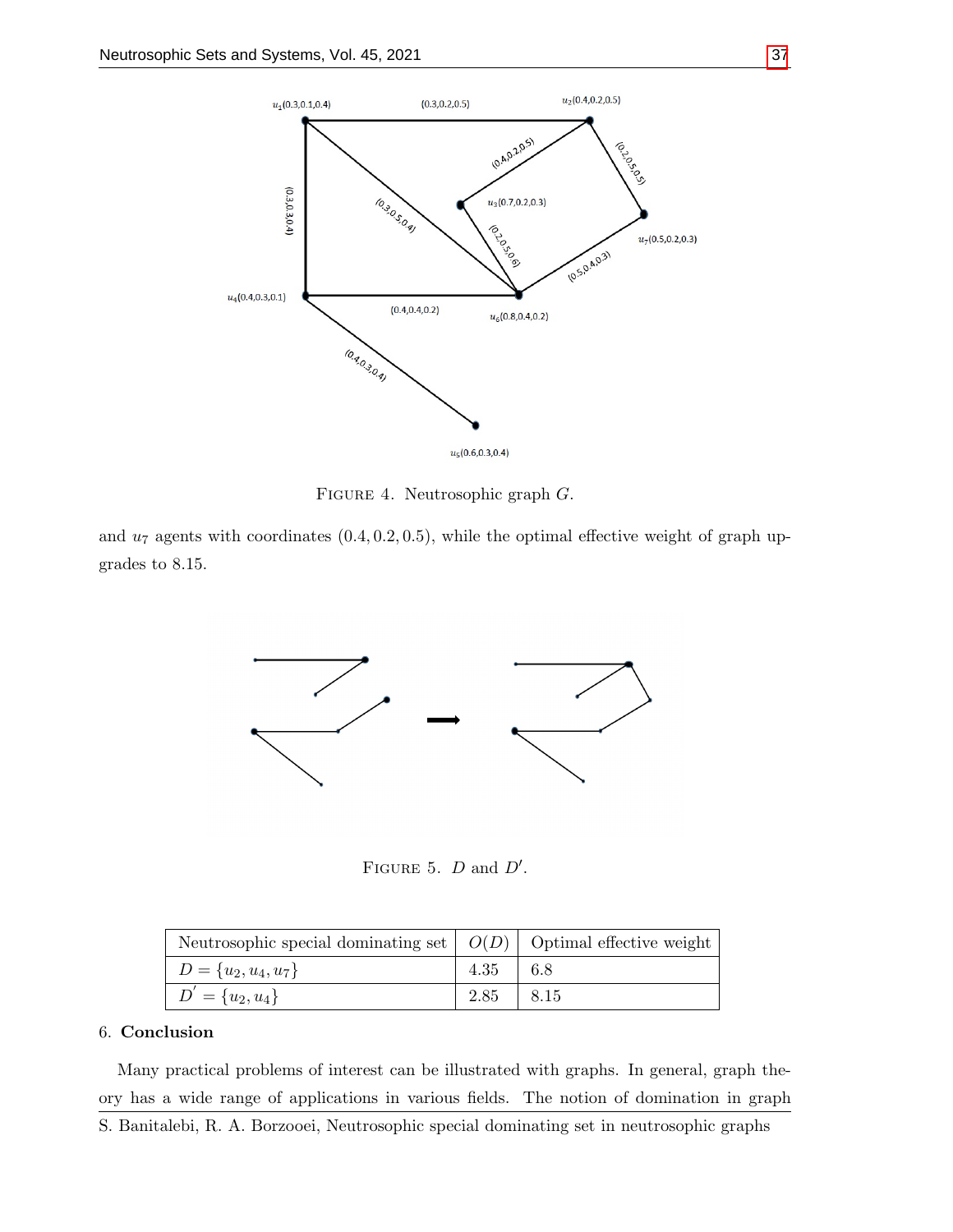is very important in both theoretical developments and applications. In this paper, for the first time the notions of neutrosophic special dominating set, neutrosophic special domination numbers, neutrosophic special cobondage set and neutrosophic special cobondage numbers in a NG are presented. Finally, by using the concept of neutrosophic special dominating set and the reduction effect of an additional neutrosophic highly strong arc on the neutrosophic special domination number parameter, a model for optimizing the neutrosophic special domination parameter was presented. In future works, we have a decision to study the concepts of neutrosophic special n-dominating set and inverse neutrosophic special dominating set in a NG.

#### References

- 1. Akram, M.; Feng, F.; Sawar, S.; Jun, Y. B. Certain types of vague graph. University Politehnica of Bucharest Scientific Bulletin Series A. 76, no. 1 2014, 141-154.
- 2. Akram, M.; Chen, W. J.; Shum, K.P. Some properties of vague graphs. Southeast Asian Bull. Math. 2013, 37(3), 307-324.
- <span id="page-12-0"></span>3. Atanassov, K. Intuitionistic fuzzy sets. Fuzzy Sets Syst. 1986, 20, 87-96.
- <span id="page-12-1"></span>4. Atanassov, K.; Gargov, G. Interval valued intuitionistic fuzzy sets. Fuzzy Sets Syst. 1989, 31, 343-349.
- 5. Banitalebi, S. Irregular vague graphs. J. algebr. hyperstrucres log. algebr., 2021, 2, 73-90.
- 6. Banitalebi, S.; Borzooei, R. A. Domination of vague graphs by using of strong arcs. J. Math. Ext. to appear.
- 7. Banitalebi, S.; Borzooei, R. A. 2-Domination in vague graphs. J. Algebr. Struct. their Appl. 2021, 8, 203-222.
- 8. Borzooei, R. A.; Rashmanlou, H. Domination in vague graph and its application. J. Intell. Fuzzy Syst. 2015, 29, 1933-1940.
- <span id="page-12-2"></span>9. Broumi, S.; Talea, M.; Bakali, A.; Smarandache, F. Single valued neutrosophic graphs. J. New Theory. 2016, 10, 861-101.
- 10. Cockayne, E. J.; Hedetniem, S. Towards a theory of domination in graphs. Networks. 1977, 7, 247-261.
- <span id="page-12-3"></span>11. Fei, Y. Study on neutrosophic graph with application in wireless network. CAAI Trans. Intell. Technol. 2020, 5, 301-307.
- 12. Gau, W. L.; Buehrer, D. J. Vague sets. IEEE Trans. Syst. Man Cybern. Syst. IEEE T SYST MAN CY-S. 1993, 23(2), 610-614.
- 13. Kulli, V. R.; Janakiram, B. The cobondage number of a graph. Discuss. Math. Graph Theory. 1996, 16(2), 111-117.
- 14. Gani, A. N.; Chandrasekaran, V. T. Domination in fuzzy graph. Adv. Fuzzy Syst. 2006, 1(1), 17-26.
- 15. Gani, A. N.; Devi, K. P. 2-domination in fuzzy graphs. Int. j. fuzzy math. arch. 2015, 9(1), 119-124.
- 16. Gani, A. N.; Devi, K. P. Reduction of dominatiob parameter in fuzzy graphs. Glob. J. Pure Appl. Math. 2017, 7, 3307-3315.
- 17. Parvathi, R.; Thamizhendhi, G. Domination in intuitionistic fuzzy graphs. Notes on Intuitionistic Fuzzy Sets. 2010 May 15; 16(2): 39-49.
- 18. Ramakrishna, N. Vague graphs. International Journal of Computational Cognition 2009, 7, 51-58.
- 19. Rashmanlou, H.; Borzooei, R. A. Product vague graphs and its applications. J. Intell. Fuzzy Syst. 2016, 30(1), 371-382.
- 20. Rashmanlou, H.; Samanta, S.; Pal, M.; Borzooei, R. A. Product of bipolar fuzzy graphs and their degree. Int J Gen Syst. 2016, 45(1), 1-14.
- 21. Rosenfeld, A. Fuzzy graphs, Fuzzy Sets and their Applications (LA Zadeh, KS Fu, M. Shimura, Eds.) 1975.
- S. Banitalebi, R. A. Borzooei, Neutrosophic special dominating set in neutrosophic graphs